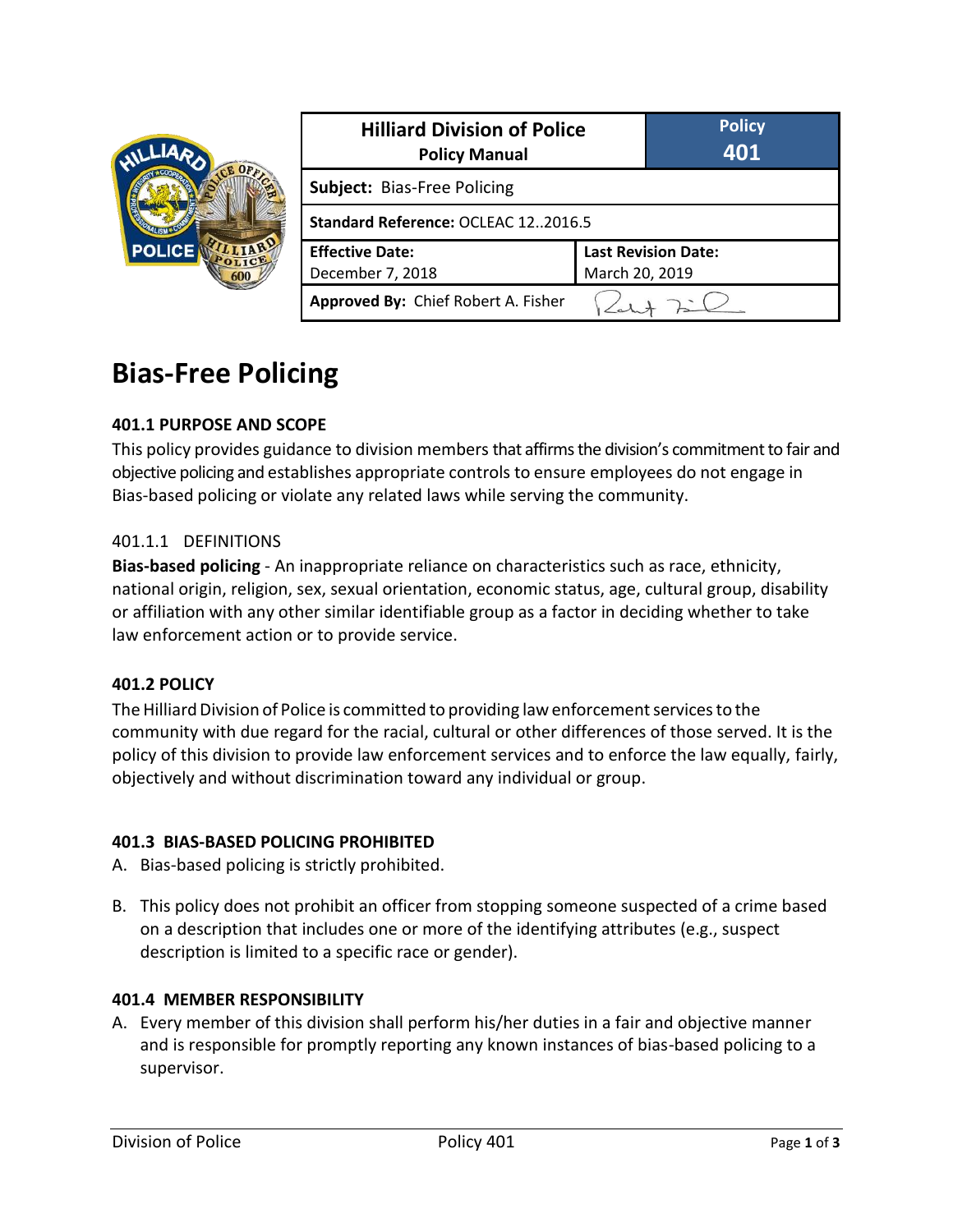# **Hilliard Division of Police Policy Manual**

B. Members shall, when reasonable to do so, intervene to prevent any biased-based actions by another member.

#### 401.4.1 REASON FOR CONTACT

- A. Officers detaining a person shall be prepared to articulate sufficient reason for the contact, independent of the protected characteristics of the individual.
- B. To the extent that written documentation would otherwise be completed (e.g., arrest report, citations, field contacts), the involved officer should include those facts giving rise to the officer's reasonable suspicion or probable cause for the detention, as applicable.
- C. Except for required data-collection forms or methods, nothing in this policy shall require any officer to document a contact that would not otherwise require reporting.

#### 401.4.2 REPORTING TRAFFIC STOPS

- A. Officers shall collect data regarding the race and gender of the driver on all self-initiated traffic stops. This information should be derived from the officer's observations, perceptions, or from other trusted informational services such as LEADS, OHLEG, CCH. Officers should not request information about the race or gender of the contacted person.
- B. Officers shall notify NRECC the race and gender of the driver on all self-initiated stops. This information will be logged in the CFS by NRECC. The preferred method is to notify NRECC when conducting a driver license query.

#### **401.5 SUPERVISOR RESPONSIBILITY**

- A. Supervisorsshallmonitorthose individuals undertheir command for any behaviorthatmay conflict with the purpose of this policy and shall handle any alleged or observed violation of this policy in accordance with HPD Policy 1010, Personnel Complaint Policy.
	- 1. Supervisors should discuss any issues with the involved officer and his/her supervisor in a timely manner.
		- a. Supervisors shall document these discussions as a performance review note as well as in personnel evaluations.
	- 2. Supervisors should periodically review Mobile Audio Video (MAV) recordings, MDT data, Lincs chat and any other available resource used to document contact between officers and the public to ensure compliance with this policy.
		- a. Supervisors should document these periodic reviews.
		- b. Recordings that capture a potential instance of bias-based policing shall be